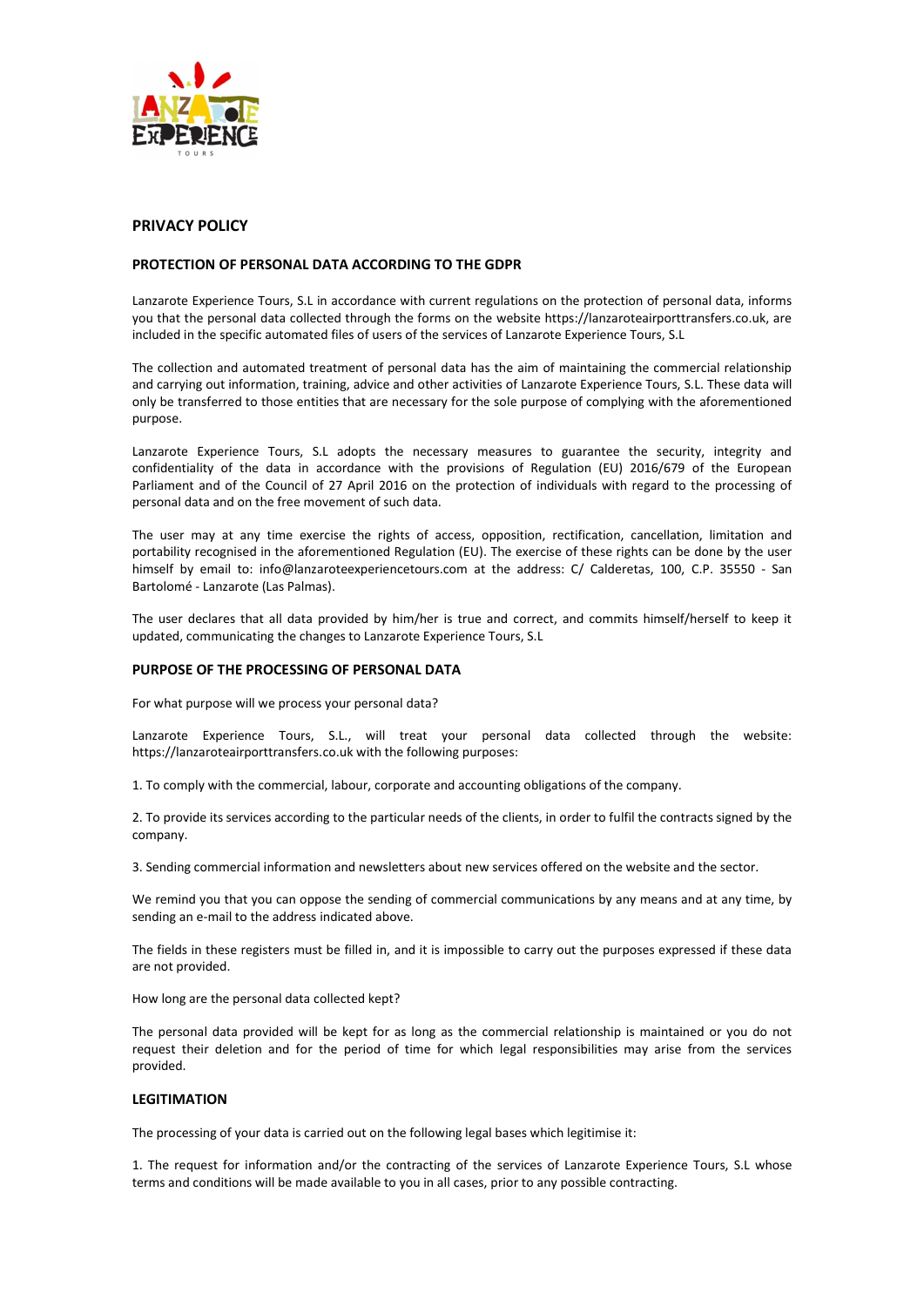2. The free, specific, informed and unequivocal consent, while we inform you by putting at your disposal the present privacy policy, which after reading it, if you agree, you can accept by means of a declaration or a clear affirmative action, such as checking a box provided for this purpose.

If you do not provide us with your details or if you provide them incorrectly or incompletely, we will not be able to deal with your request and it will not be possible to provide you with the information requested or to contract the services.

### **RECIPIENTS**

The data will not be communicated to any third party outside Lanzarote Experience Tours, S.L., unless legally obliged to do so.

Data collected by users of the services in cases where the user includes files with personal data in the shared accommodation servers, Lanzarote Experience Tours, S.L is not responsible for the user's failure to comply with the RGPD.

### RETENTION OF DATA IN ACCORDANCE WITH THE LSSI

Lanzarote Experience Tours, S.L informs you that, as a data hosting service provider and by virtue of the provisions of Law 34/2002 of July 11, Services of the Information Society and Electronic Commerce (LSSI), retains for a maximum period of 12 months the information necessary to identify the origin of the data hosted and the time when the service began. The retention of this data does not affect the secrecy of communications and it may only be used within the framework of a criminal investigation or for the safeguarding of public security, being made available to judges and/or courts or to the Ministry that so requires.

The communication of data to the State Forces and Corps shall be done pursuant to the provisions of the regulations regarding the protection of personal data.

#### INTELLECTUAL PROPERTY RIGHTS

Lanzarote Experience Tours, S.L is the owner of all copyrights, intellectual and industrial property, "know how" and any other rights related to the contents of the website https://lanzaroteairporttransfers.co.uk and the services offered therein, as well as the programmes necessary for its implementation and related information.

No reproduction, publication and/or use that is not strictly private of the contents, in whole or in part, of the https://lanzaroteairporttransfers.co.uk website is permitted without prior written consent.

## INTELLECTUAL PROPERTY OF THE SOFTWARE

The user must respect the programmes of third parties made available by Lanzarote Experience Tours, S.L, even if they are free and/or publicly available.

Lanzarote Experience Tours, S.L has the necessary rights of exploitation and intellectual property of the software.

The user does not acquire any right or license for the contracted service, on the software necessary for the provision of the service, nor on the technical information for the monitoring of the service, except for the rights and licenses necessary for the fulfilment of the contracted services and only for the duration of the same.

For any action that exceeds the fulfilment of the contract, the user will need written authorization from Lanzarote Experience Tours, S.L -, being prohibited to the user to access, modify, visualize the configuration, structure and files of the servers owned by Lanzarote Experience Tours, S.L -, assuming the civil and criminal responsibility derived from any incident that could occur in the servers and security systems as a direct consequence of a negligent or malicious action on their part.

#### Intellectual property of the hosted contents

The use of the services provided by Lanzarote Experience Tours, S.L contrary to the legislation on intellectual property is prohibited, and in particular - The use that is contrary to Spanish law or infringes the rights of third parties.

- The publication or transmission of any content that, in the opinion of Lanzarote Experience Tours, S.L. is violent, obscene, abusive, illegal, racial, xenophobic or defamatory.

- Cracks, serial numbers of programmes or any other content that infringes on the intellectual property rights of third parties.